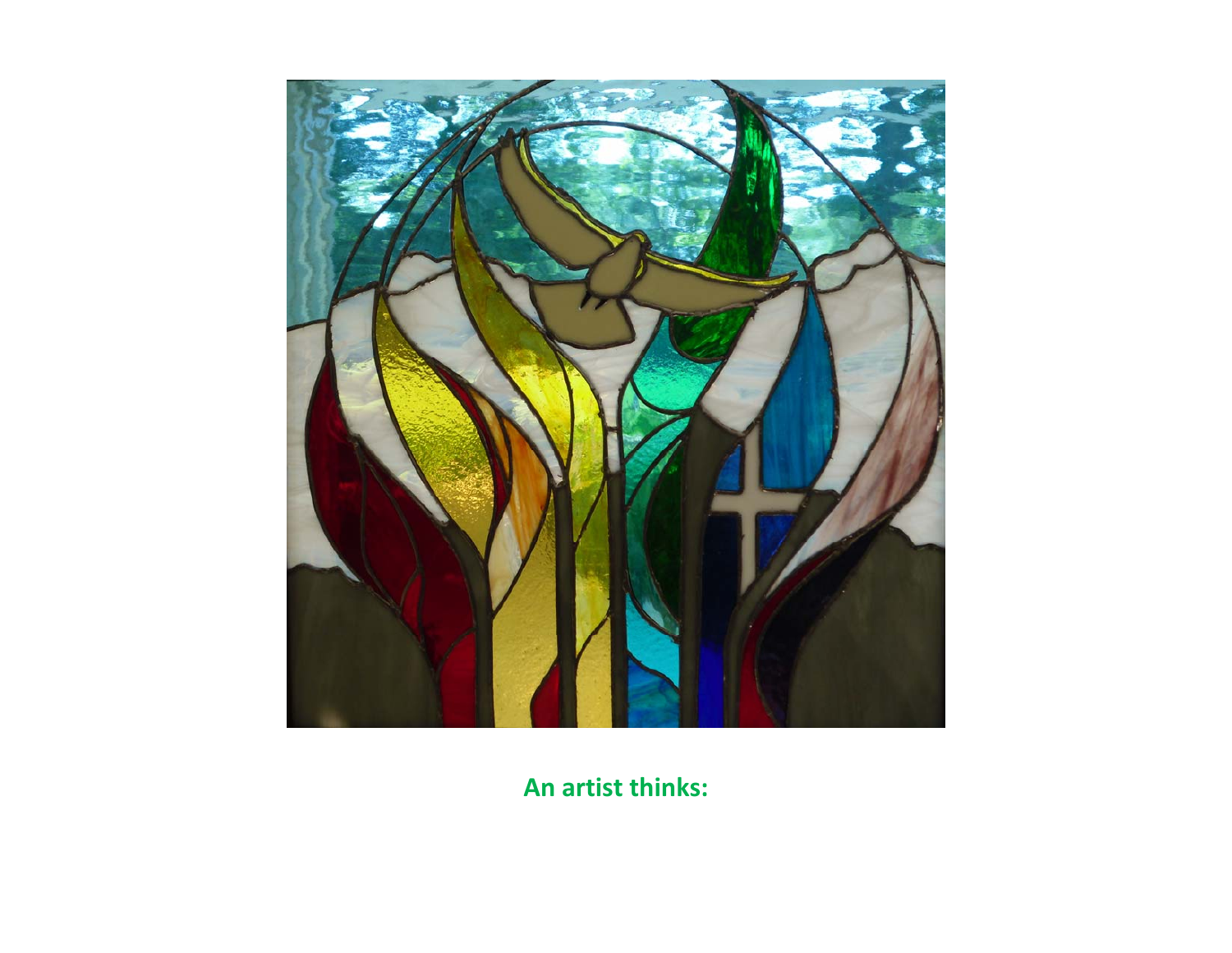**Tossing and turning. On <sup>a</sup> night plagued with sleeplessness. I ponder the question.**



#### **Why did God choose an Artist to think of diversity?**

**Early morning comes The dawn is near Sleep still eludes me.**

**Why did God choose an artist to speak of diversity?**

**Is it because in <sup>a</sup> black and white world**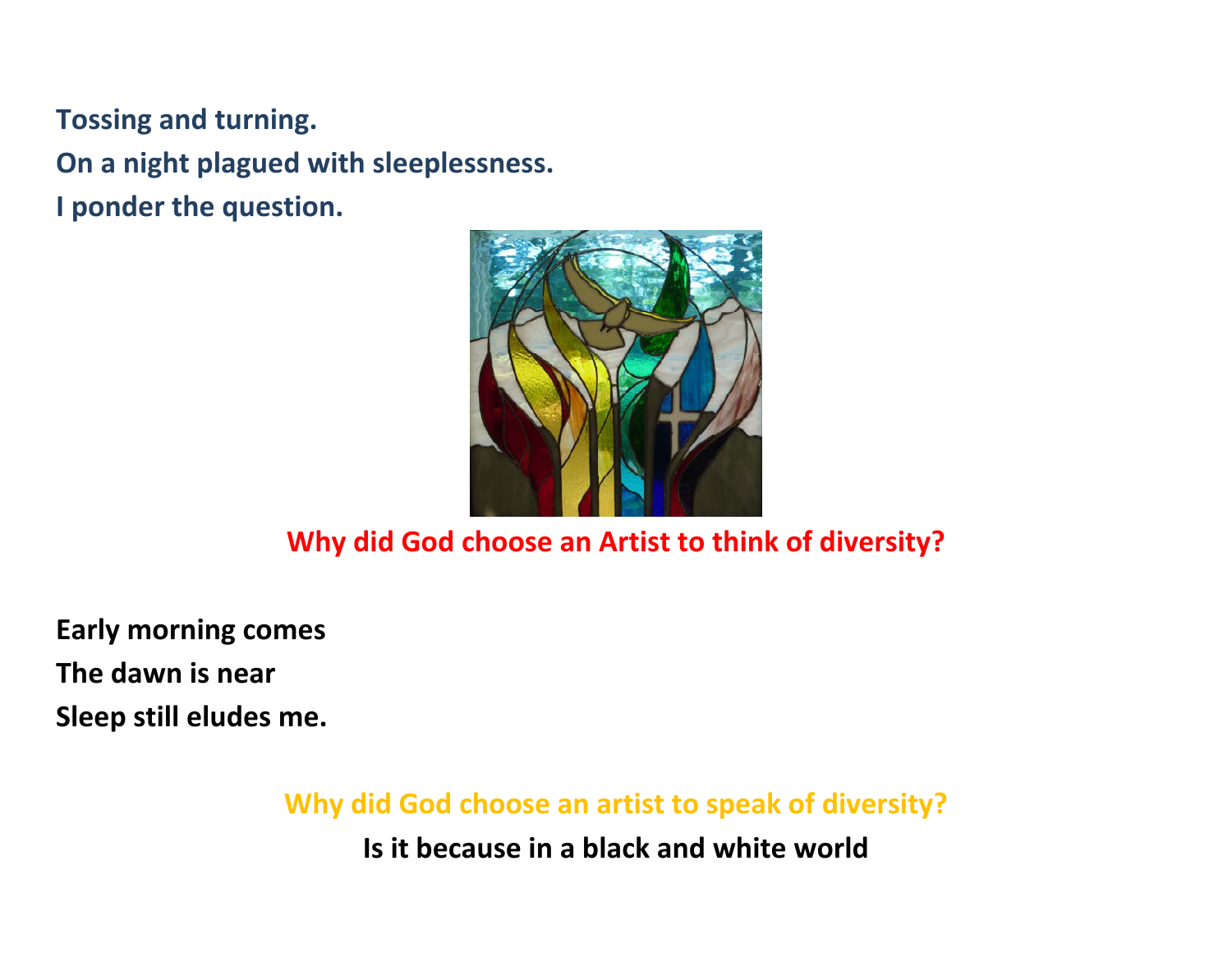**An artist sees;**

## **Reds and greens and blues and yellows and purples, Maybe, in six varieties?**

**Do they see brown differently?**

**250 shades of brown!!!**

**Is it because of the life that was livedWith diversity disguised as normalcy?**

**And with it An understanding of the Beauty of Diversity.**

**What is normalcy?**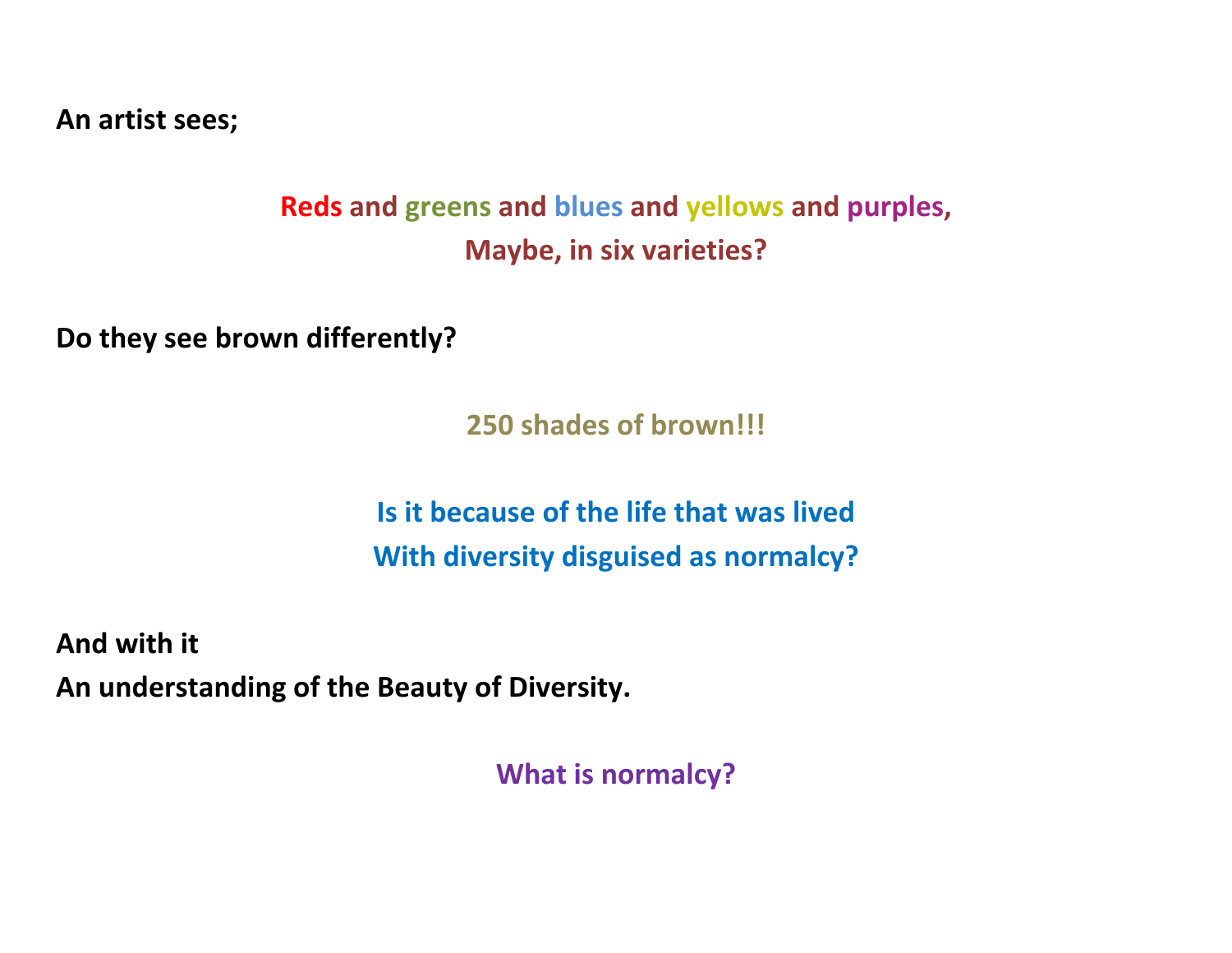**2.5 kids in <sup>a</sup> 3 car garage with <sup>a</sup> dog which is light brown.**

**The garage is so full the cars don't live there anymore.**

**Does the color of the dog or size of the garage Measure <sup>a</sup> person's worth?**

#### **Why do we all have to be the same?**

**I don't want to be the same.**

**I am an individual.**

**In <sup>a</sup> suburb west of here There is <sup>a</sup> street of houses All the same.**

**It has no beauty.**

**Diversity is where Beauty lives.**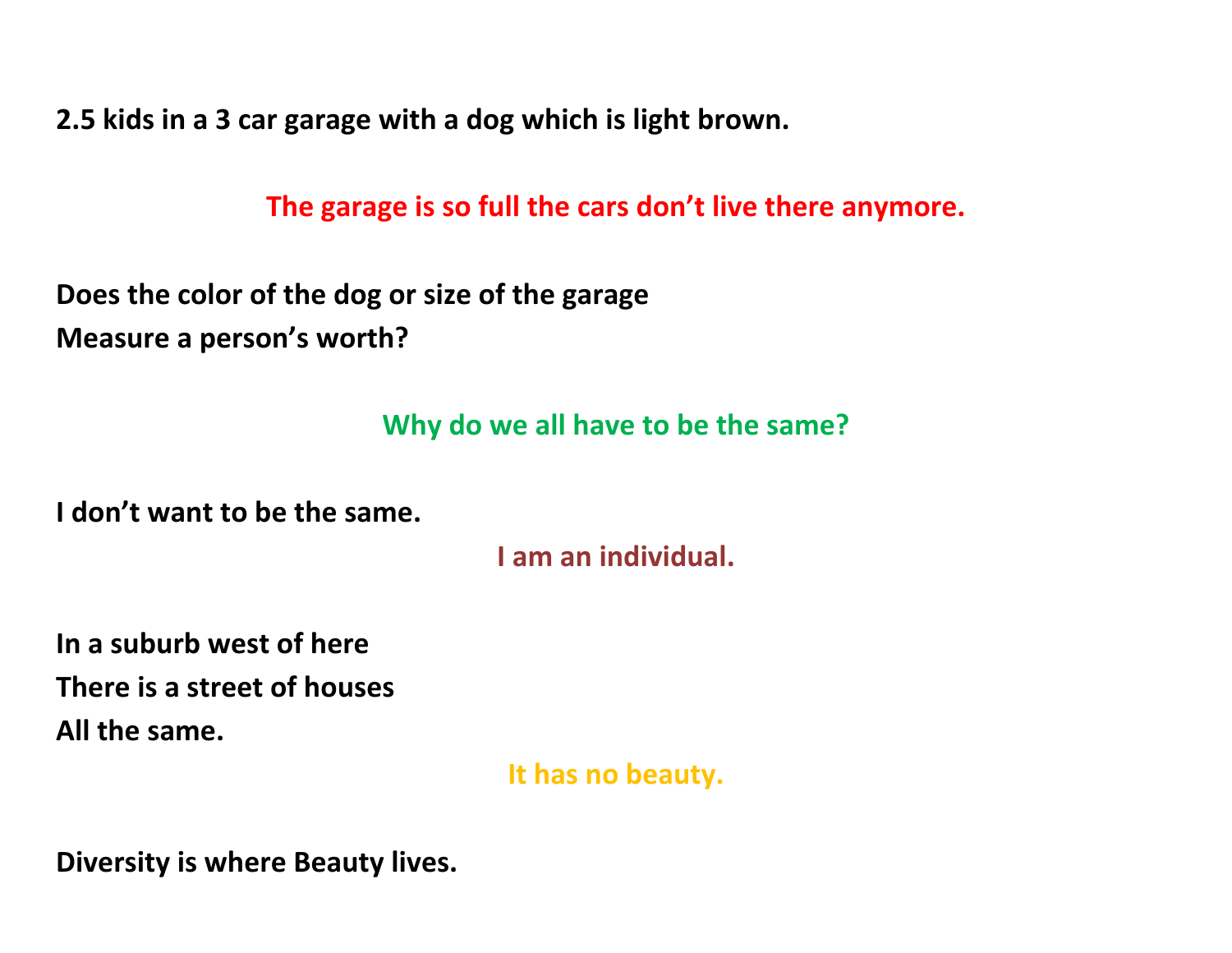**Imagine <sup>a</sup> garden planted only with daffodils. Daffodils are beautiful**

**Until lost in the sameness of <sup>a</sup> thousand daffodils.**

**Diversity is where Beauty grows.**

*(Both voices together)* **Why did God choose an artist to teach of diversity? Why did God choose an artist to talk of diversity?**

**In this gift to the Church,**

**The tongues of variety show diversity in many forms.**

**Yellows which appear orange as the light changes**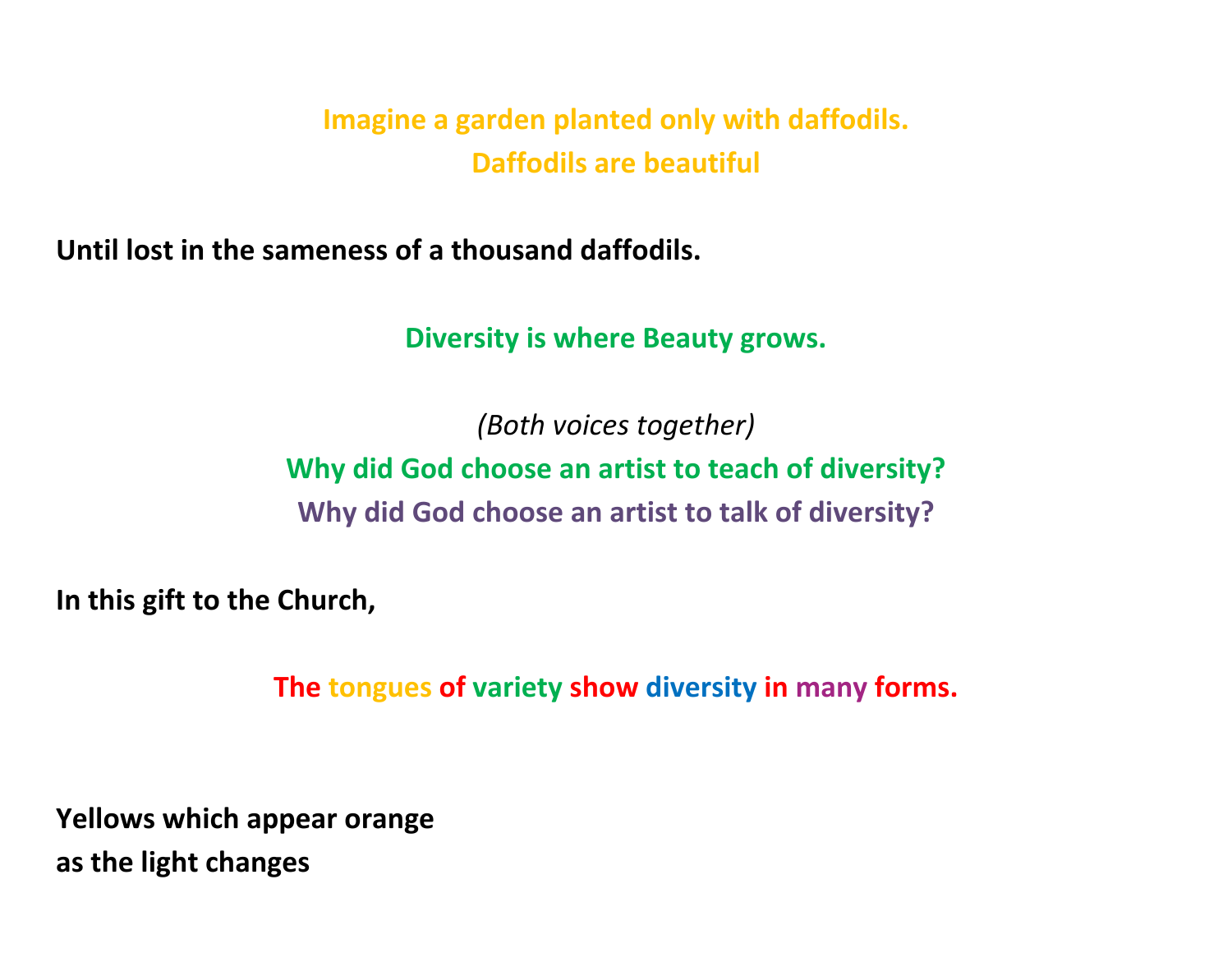**Reflecting the people who have many facets to their being,**

**Do not all of us have many sides? The person I present at Caribou Coffee is not the same**

**as the one I present in the Board Room**

**Or at the dining room table**

**Or in the bedroom**

**Or in <sup>a</sup> church**

**Or in a synagogue**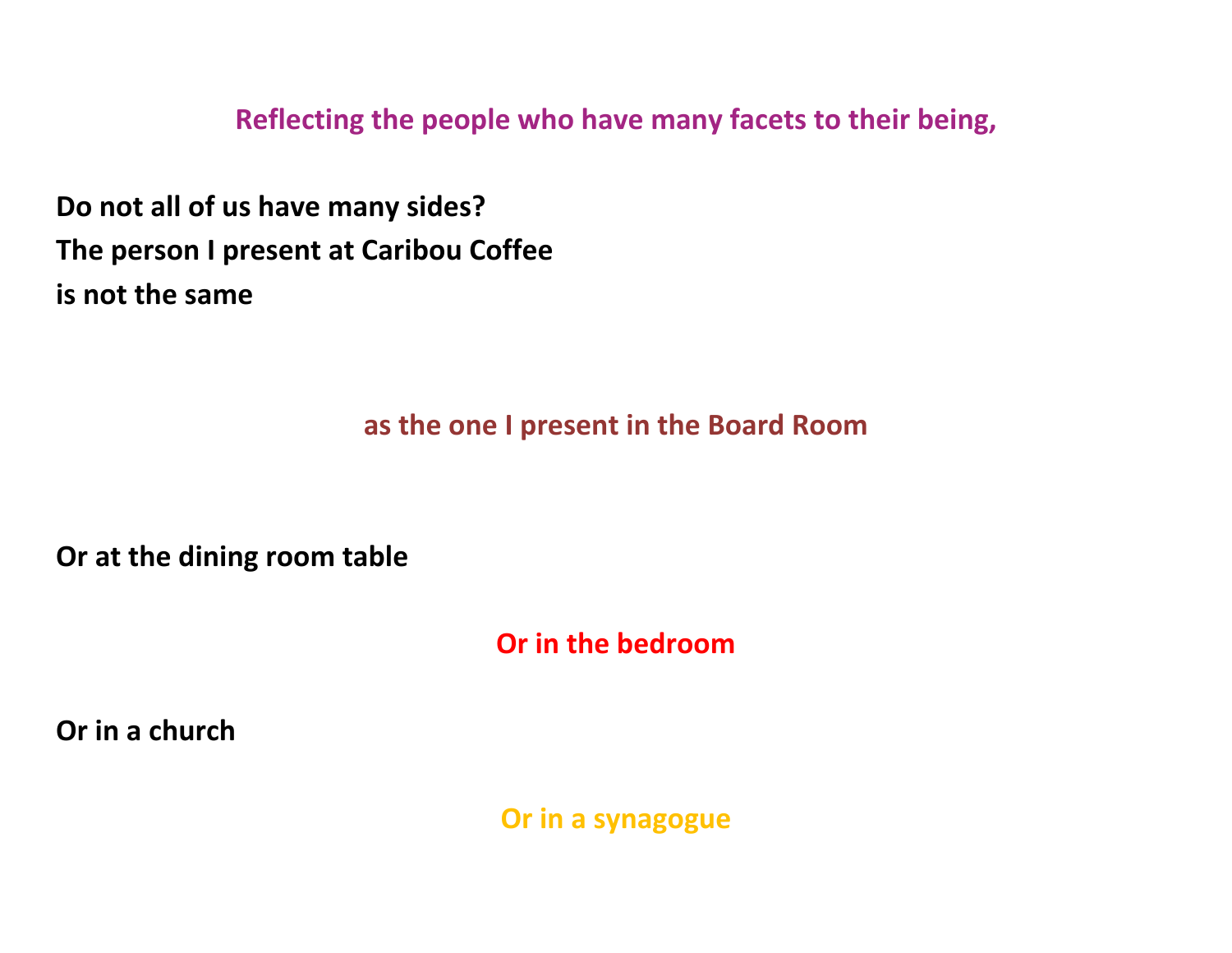*(Both voices together)*

**So why did God choose the artist to think of diversity So why did God choose the artist to speak of diversity**

**Reds turn orange as the light changes To show moods changes and beauty shifts,**

#### **Red symbolizes passion.**



**What is your passion?**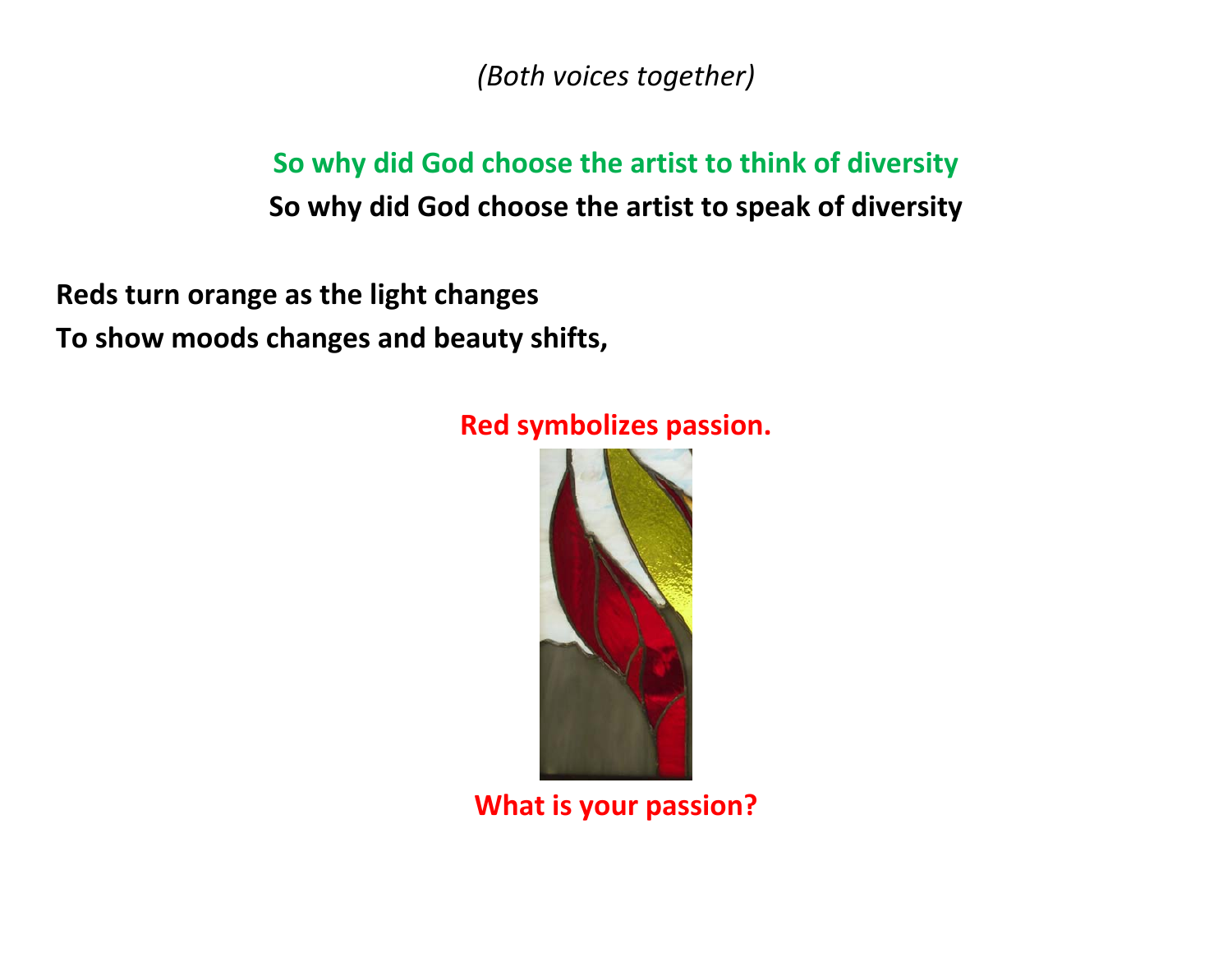**Does not your passion make you different From the one sitting in front of you?** *(pause)*

**Is your passion always the same?**

**I think not.**

## **Sometimes my passions are realized prone on the couch** *(sounds of snoring)*

**Fooey on you**

**The reds are different,**

**Some nearly orange.**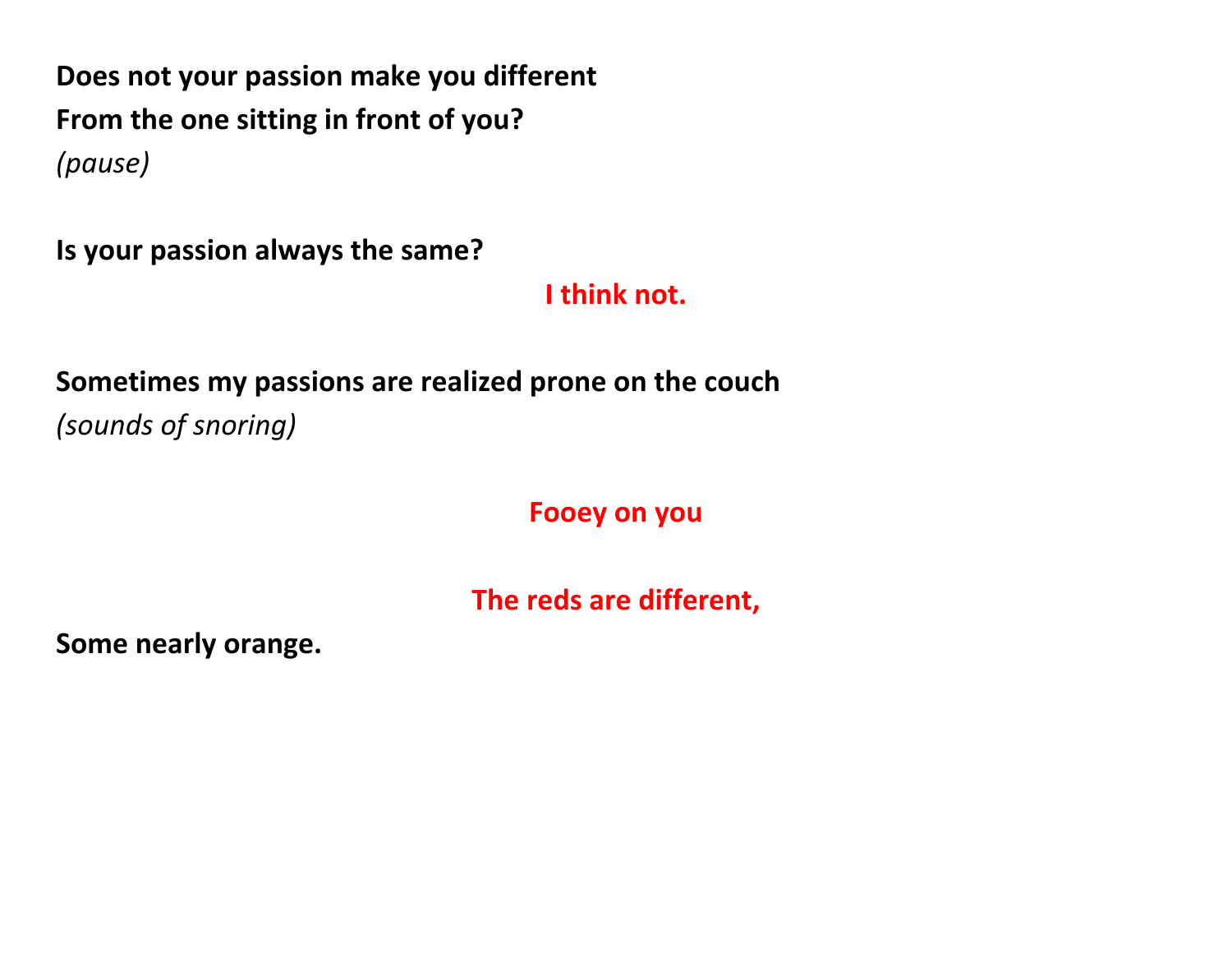

**HERE, Orange is the color of wisdom**

**Orange, yellow, red, white,**

**How do we know where intellect lies?**

**Diversity**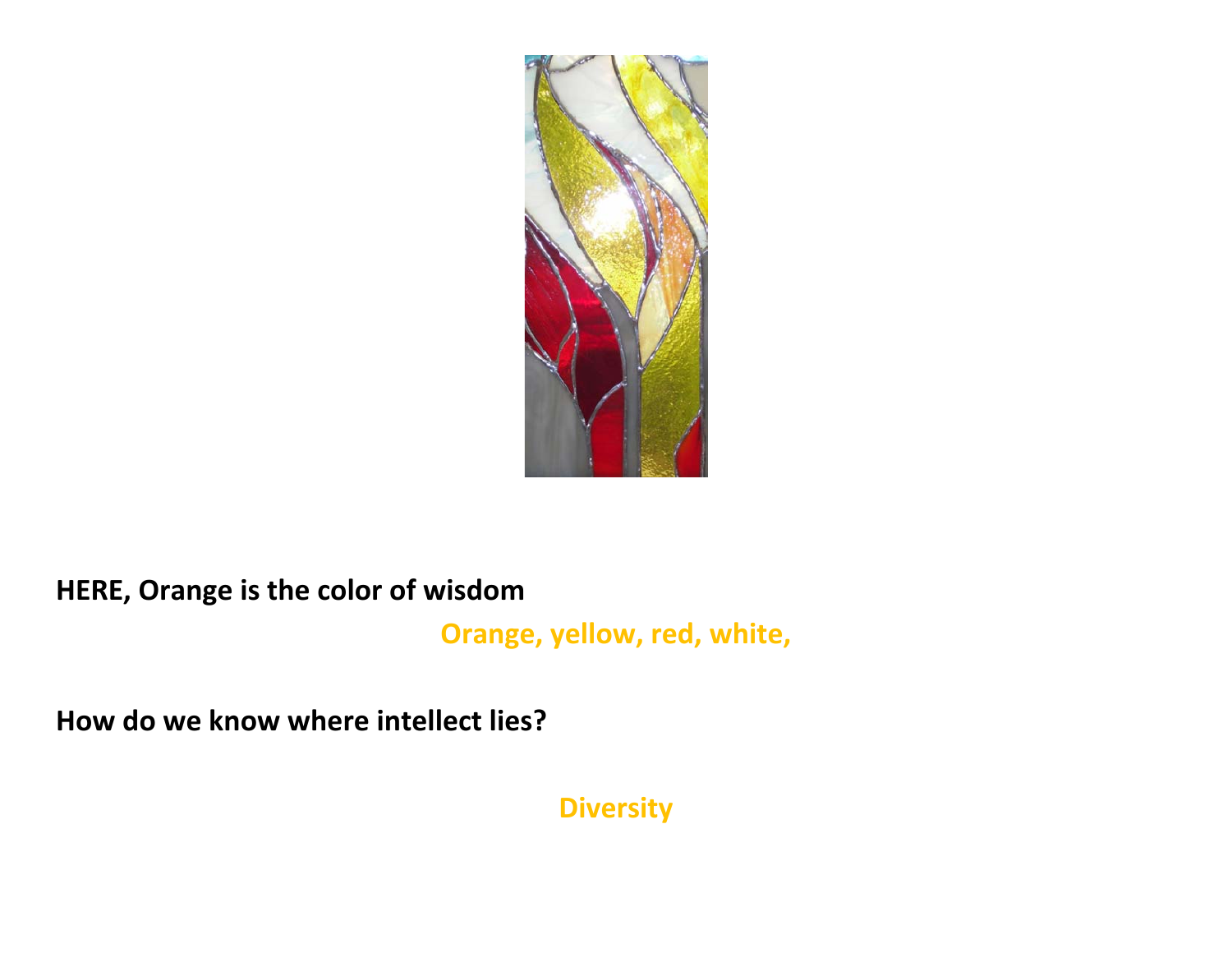

**Yellow burning bright With streaks of orange**

**Wisdom or courage??**

**Experience**

**Stupid mistakes: learning from**

**Trials untested**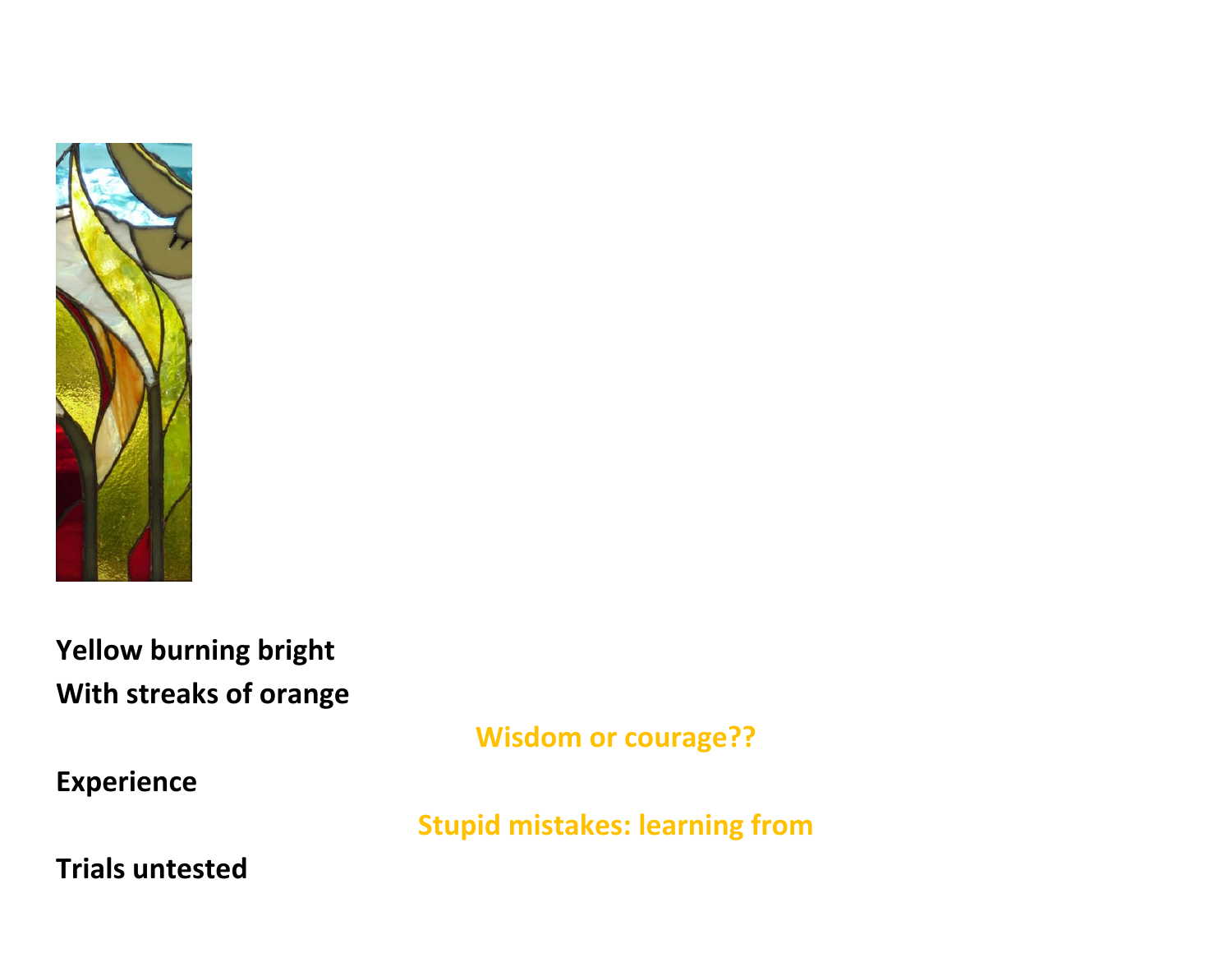**Three flames have consistency throughout In the rhythm of their lines**



**Sometimes the differences between one and another**

**Depends on the light**

**or one's perspective.**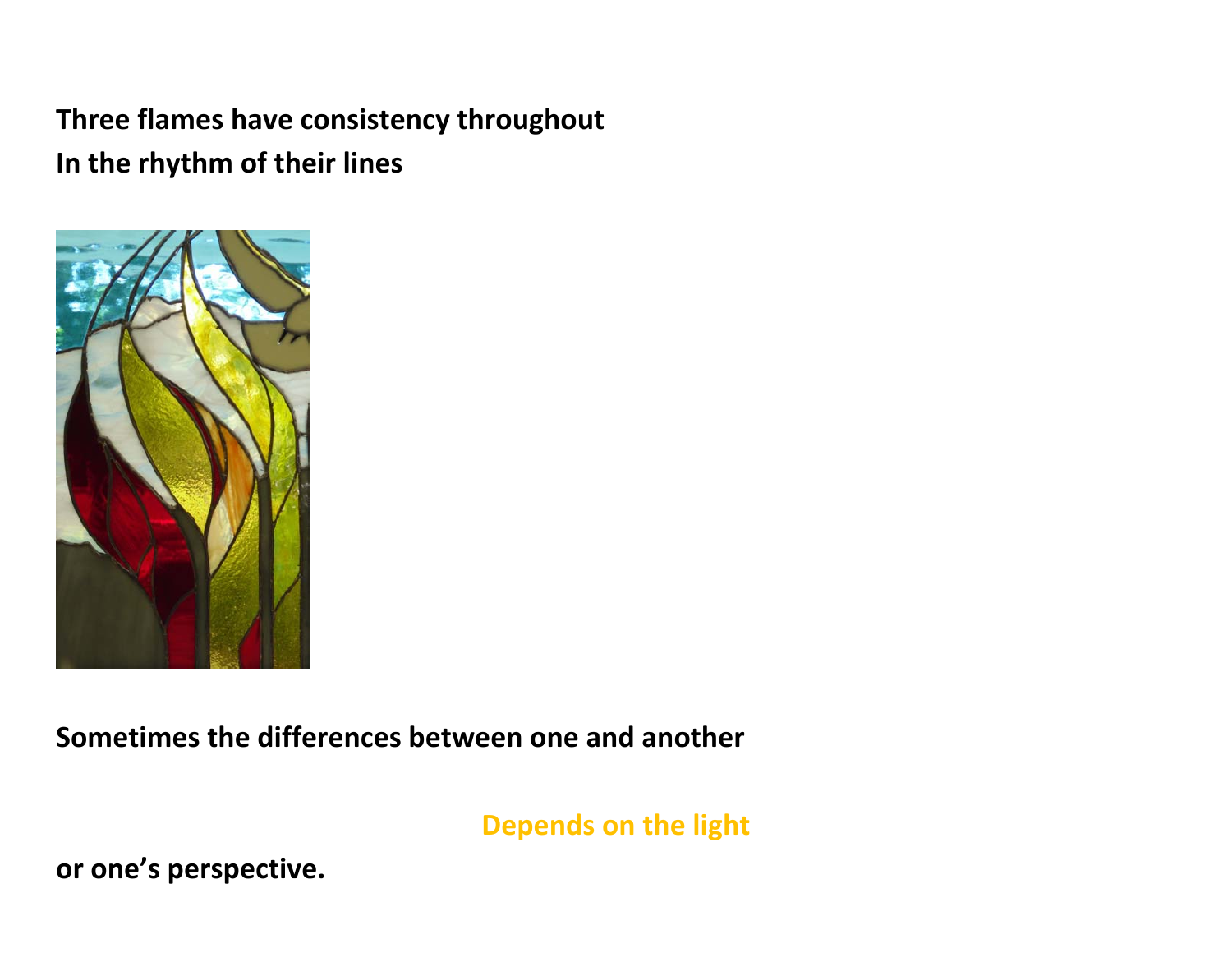

**Green is the symbol of the land**

**Of cultures**

**From different geographies**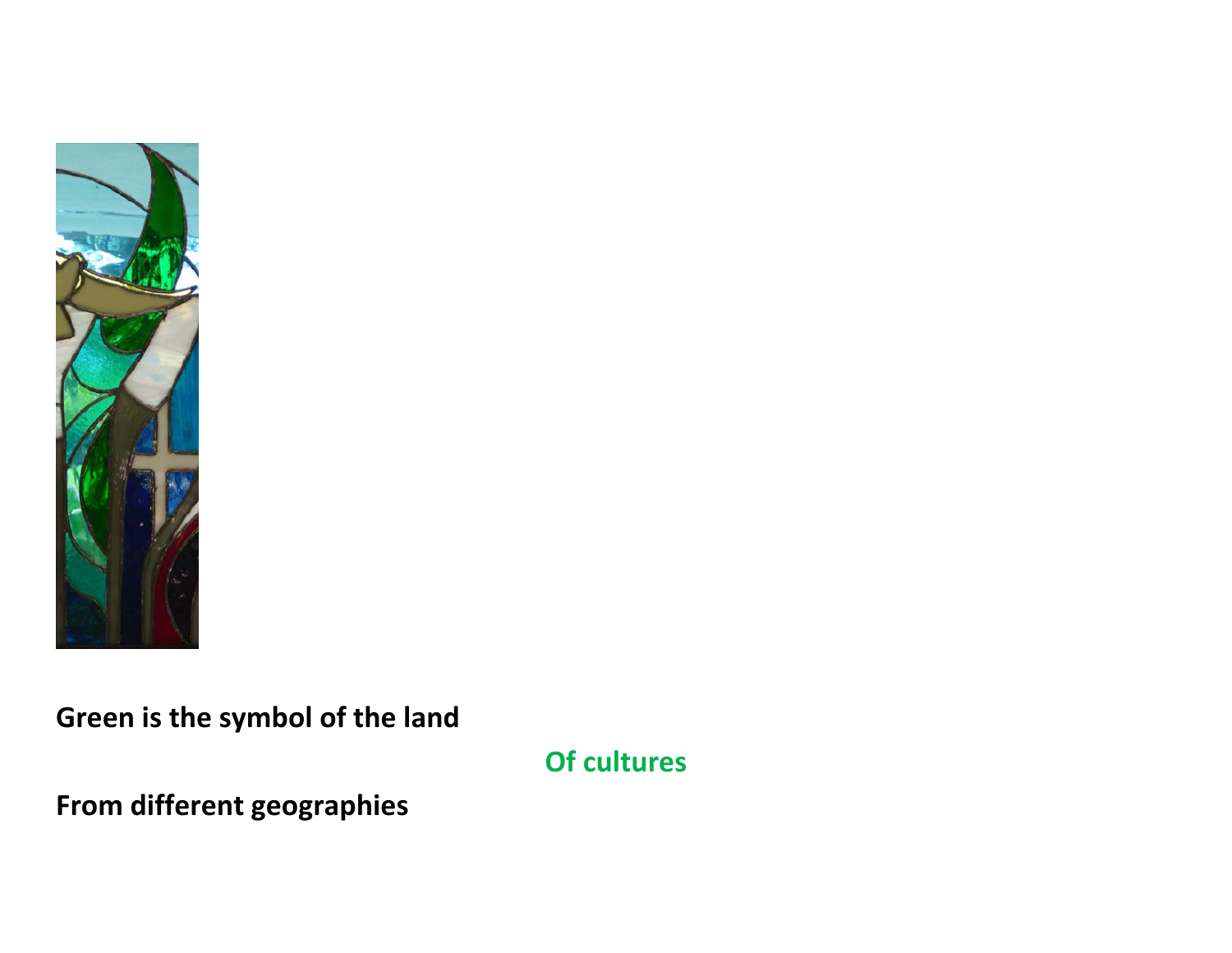**As many as the trees in <sup>a</sup> forest**

**Why must we all be alike? Each tree is different**

**Some greens look blue until the light shifts**

**To illuminate their greenness.**

**Do you see God in Nature??**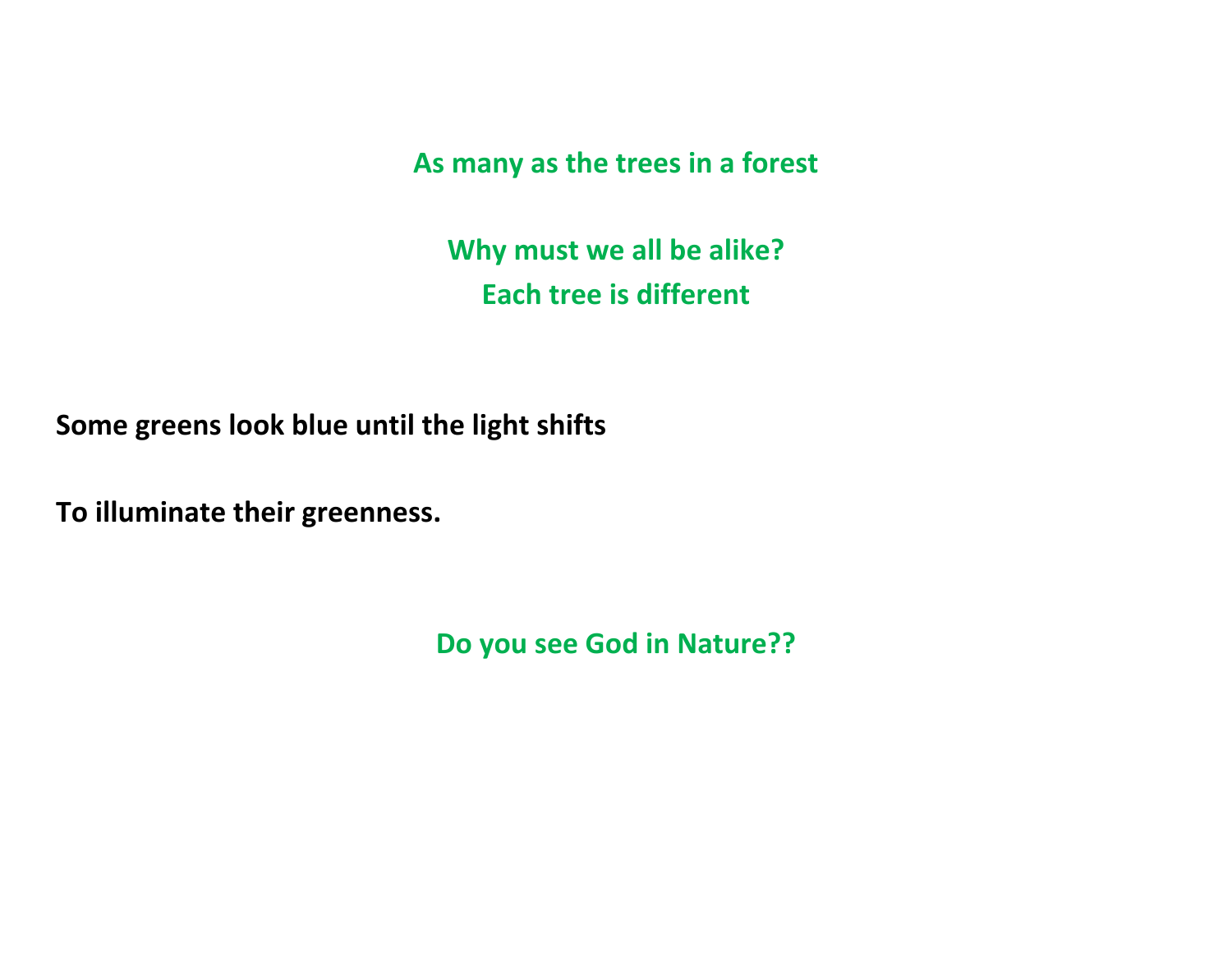#### **Why did God choose an artist to teach of diversity?**



**The rigidness of blue**

#### **A white cross**

**How many people have died Because of religious beliefs?**

**How many lives would have been saved through acceptance of diversity?**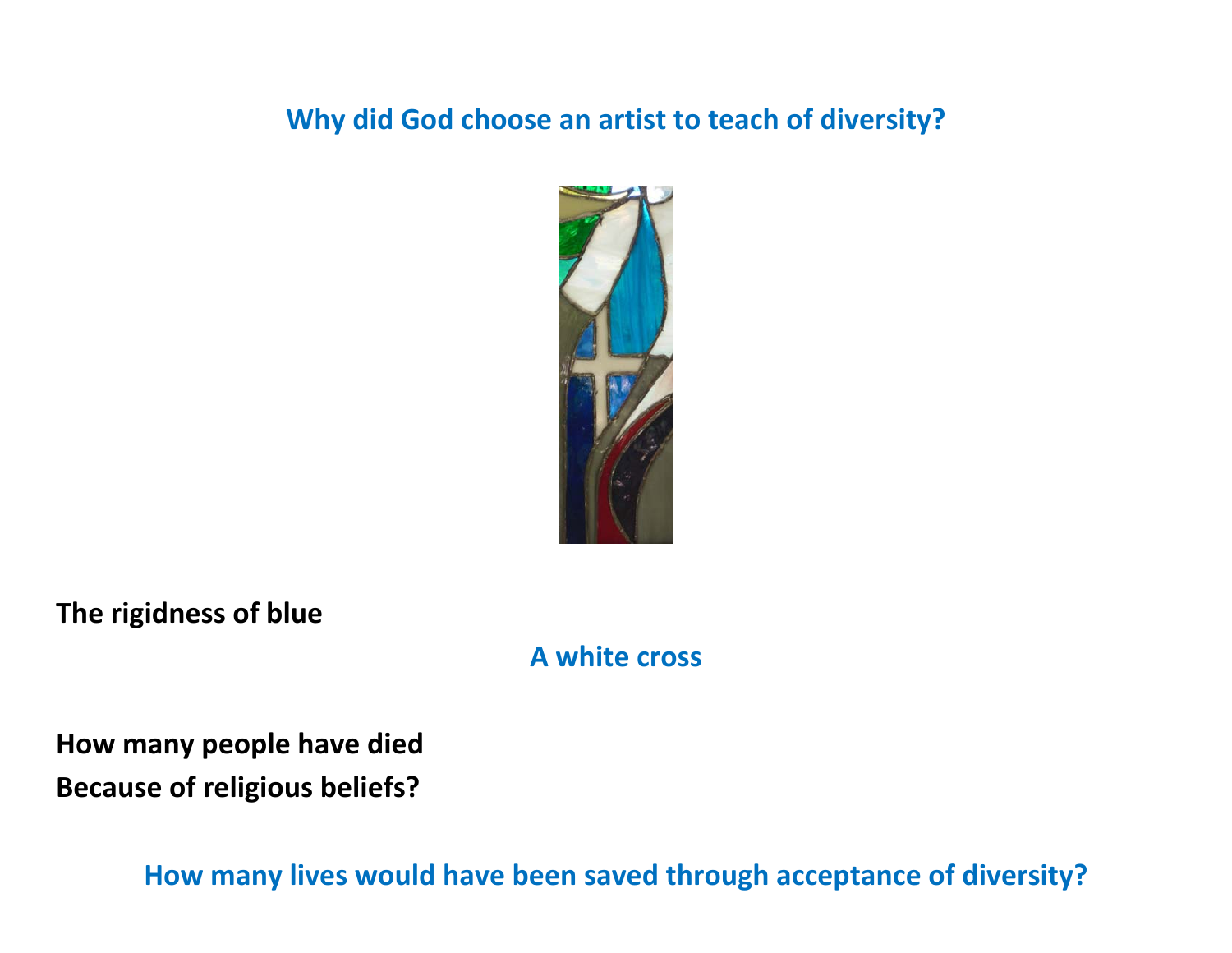**When will we understand that the name of GOD has many spellings?**

**"Allah be praised"**

**Why did God choose an artist to talk of diversity?**

**The artist hopes.**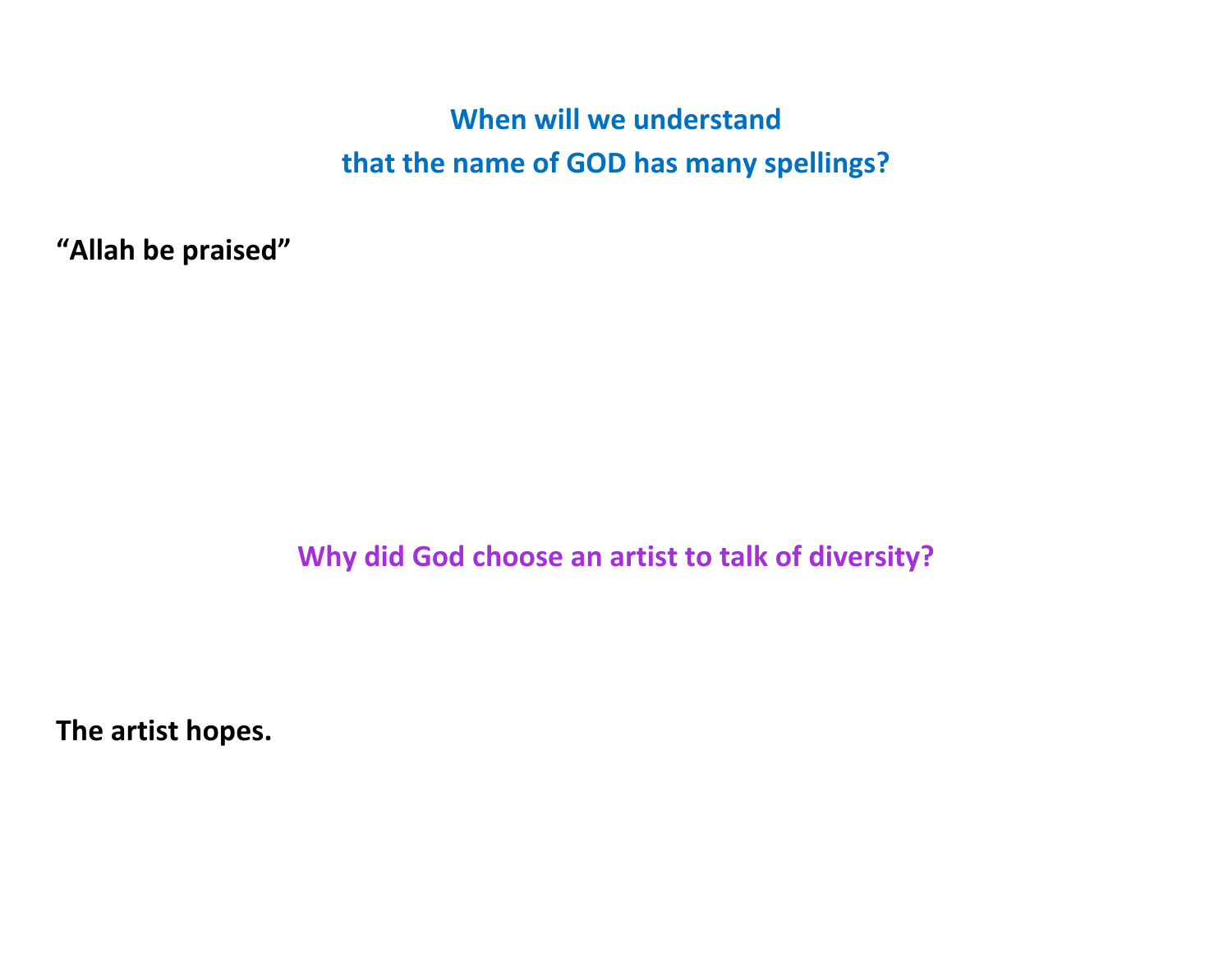

**Purple pink or red ?**

### **which way does the light lead us?**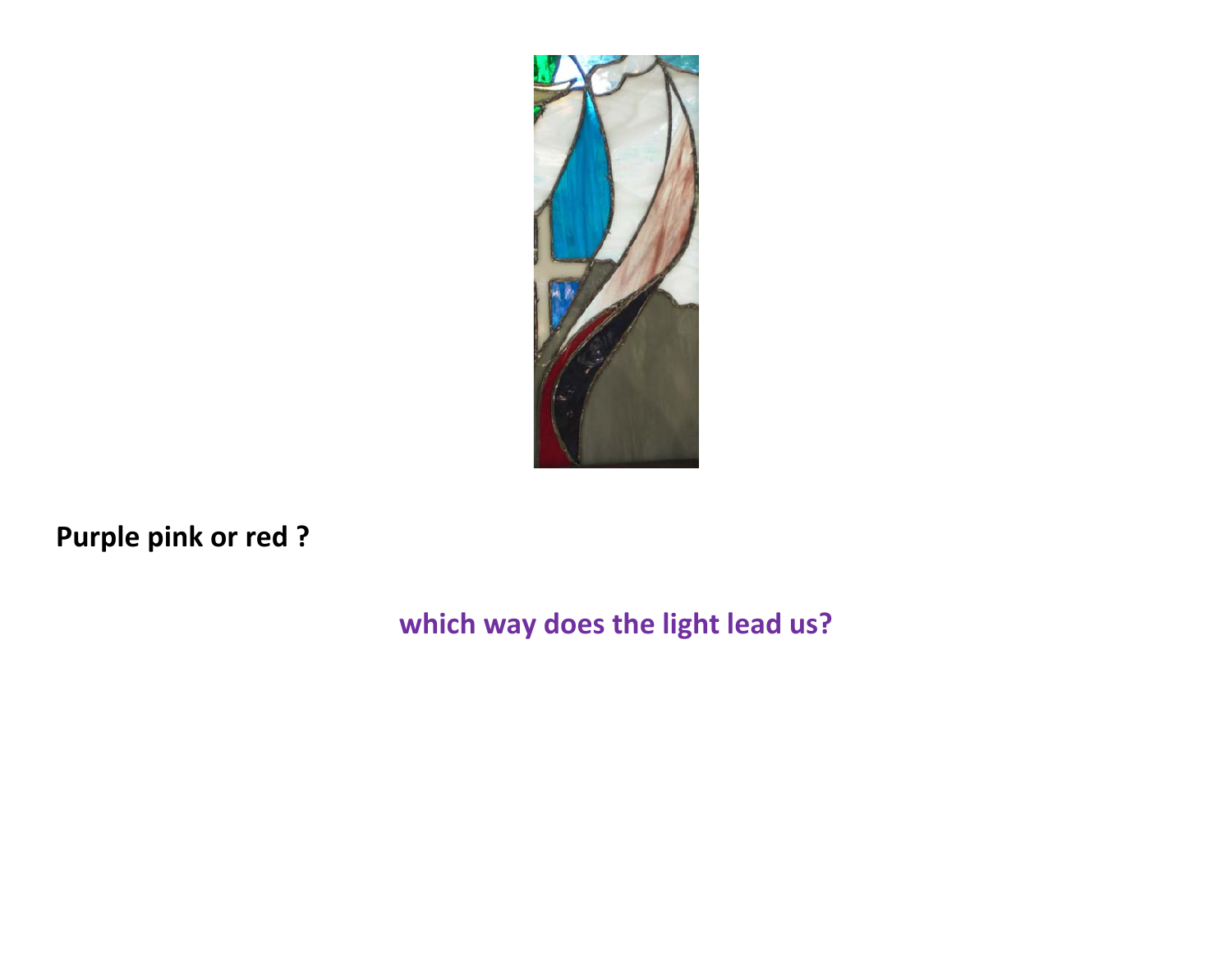**Why did God choose an artist to think of diversity?**

**Black and white**

# **Mixed**

**Is gray.**



**Do you see grey mountains in <sup>a</sup> world of color?**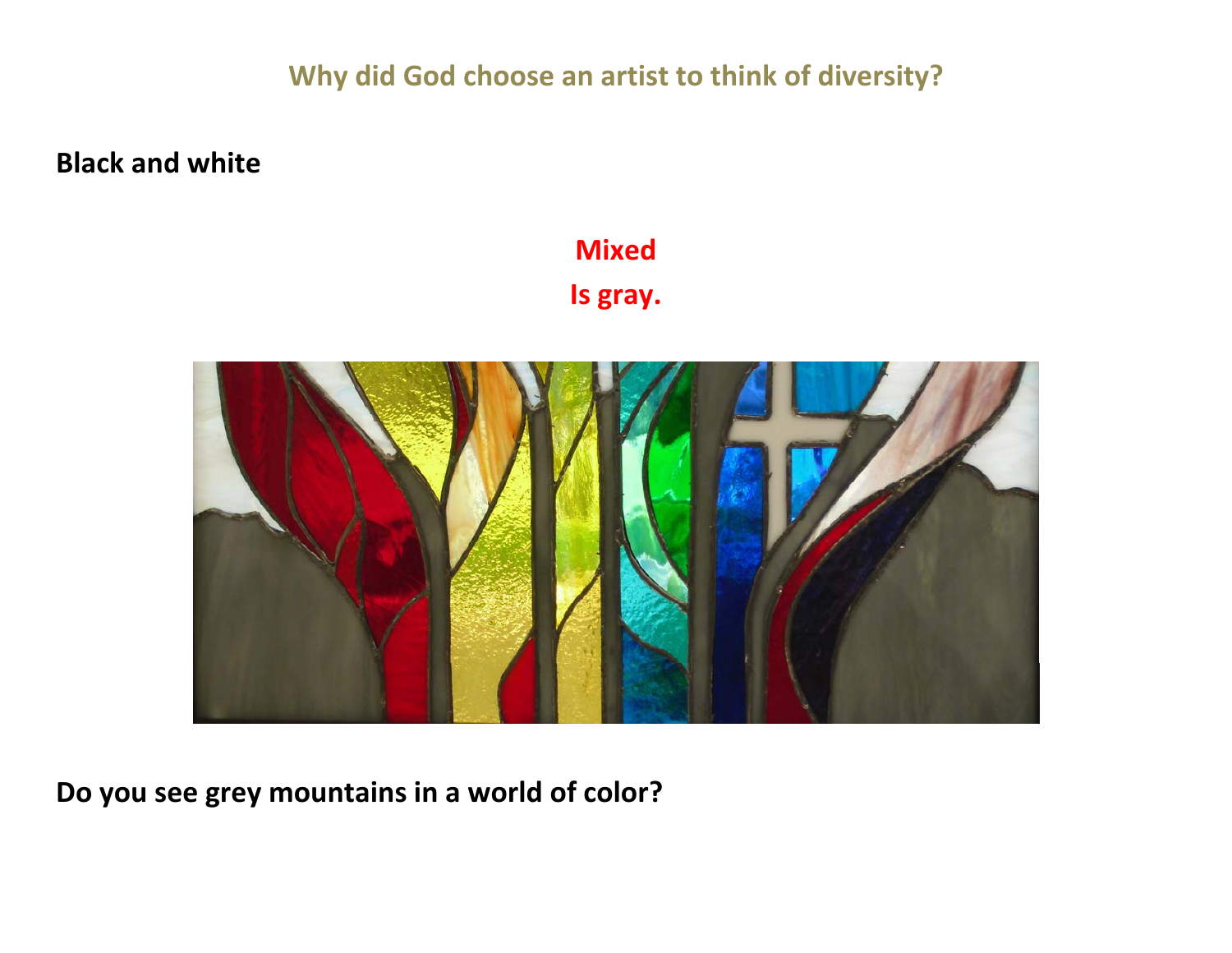

**The energy of Acceptance and Love**

**Tie these flames of diversity together**

**Through acceptance We nurture the Bird of Peace, As it flies over the Flames of Diversity.**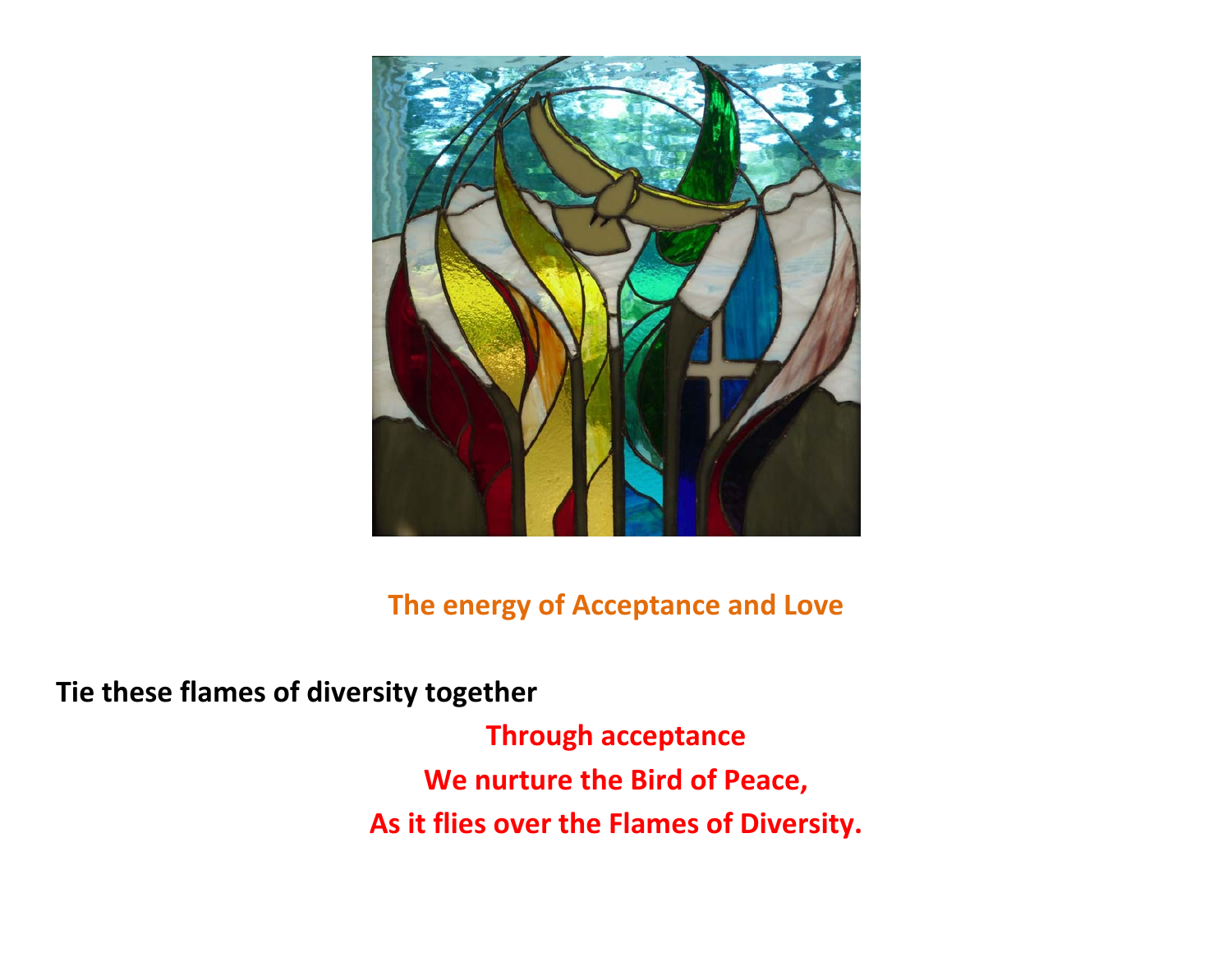

## **Reflecting on its wings, the Love of God Why did God choose the artist to speak of Beauty?**

**For there is power in Beauty and**

**There is beauty in Diversity.**

**That is why God chose an artist to teach of diversity.**